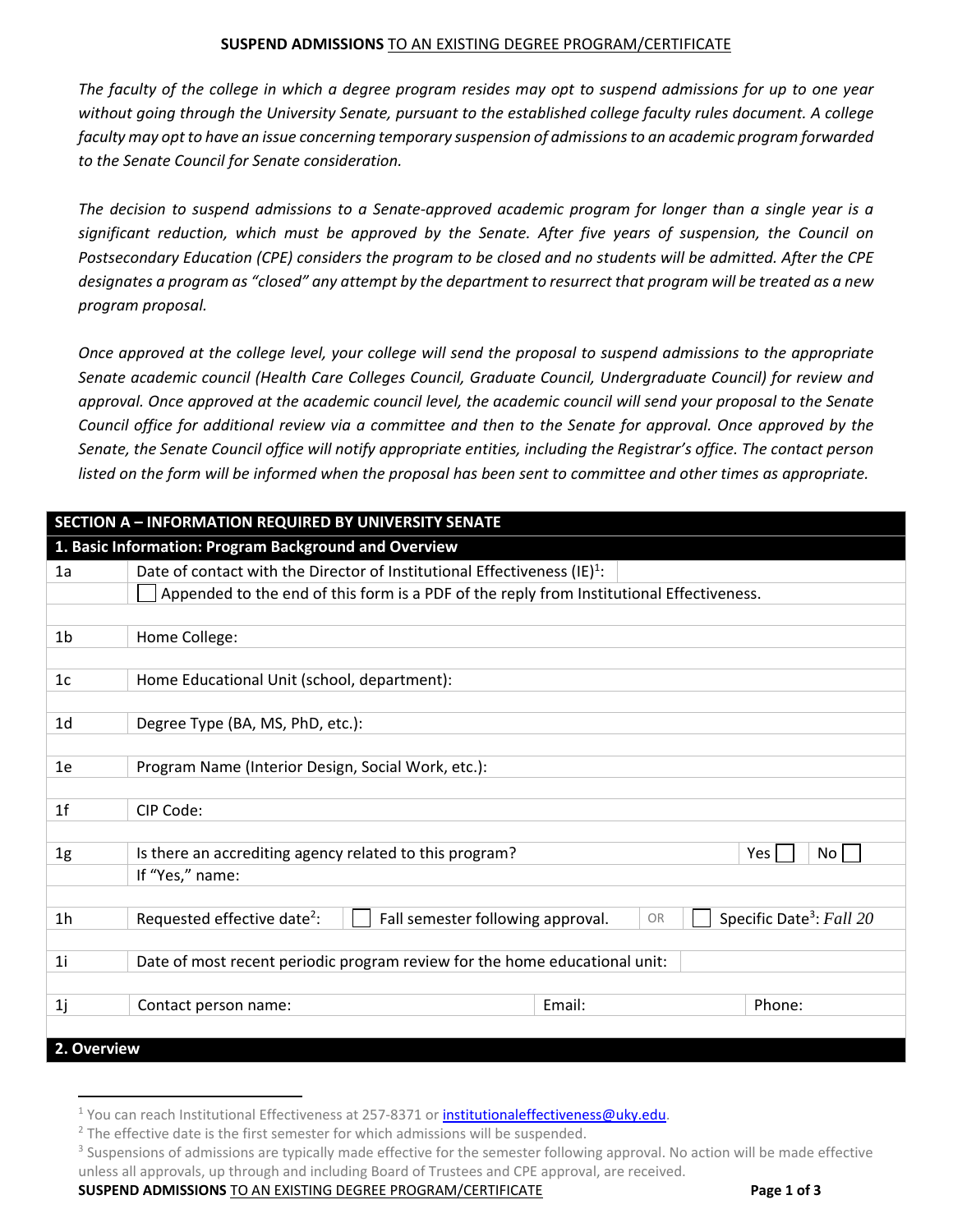## **SUSPEND ADMISSIONS** TO AN EXISTING DEGREE PROGRAM/CERTIFICATE

| 2a             | What is the rationale for suspension of admissions? If an accrediting body recommended this suspension,<br>note that and append that report to the end of this form.(450 word limit) |                                                               |                                                                          |                 |                 |              |  |
|----------------|--------------------------------------------------------------------------------------------------------------------------------------------------------------------------------------|---------------------------------------------------------------|--------------------------------------------------------------------------|-----------------|-----------------|--------------|--|
|                |                                                                                                                                                                                      |                                                               |                                                                          |                 |                 |              |  |
|                |                                                                                                                                                                                      |                                                               |                                                                          |                 |                 |              |  |
| 2 <sub>b</sub> | Is the degree for which admissions will be suspended a master's degree and is there<br>$No$    <br>$Yes$  <br>an associated PhD program?                                             |                                                               |                                                                          |                 |                 |              |  |
|                | If "Yes," should the master's degree now serve as an en passant option <sup>4</sup> for students<br>No<br>Yes  <br>who are unable to complete the associated PhD? (150 word limit)   |                                                               |                                                                          |                 |                 |              |  |
|                | If "Yes," describe the associated PhD and how the en passant master's degree will be administered.                                                                                   |                                                               |                                                                          |                 |                 |              |  |
|                |                                                                                                                                                                                      |                                                               |                                                                          |                 |                 |              |  |
|                |                                                                                                                                                                                      |                                                               |                                                                          |                 |                 |              |  |
| 2c             | Provide an explanation for the proposed suspension of admissions. (450 word limit)                                                                                                   |                                                               |                                                                          |                 |                 |              |  |
|                |                                                                                                                                                                                      |                                                               |                                                                          |                 |                 |              |  |
|                |                                                                                                                                                                                      |                                                               |                                                                          |                 |                 |              |  |
| 2d             | What provisions are being made for students already in the program? (300 word limit)                                                                                                 |                                                               |                                                                          |                 |                 |              |  |
|                |                                                                                                                                                                                      |                                                               |                                                                          |                 |                 |              |  |
|                |                                                                                                                                                                                      |                                                               |                                                                          |                 |                 |              |  |
| 2e             |                                                                                                                                                                                      |                                                               | Describe enrollment in the program below, for the last five years.       |                 |                 |              |  |
|                | 1 year ago:                                                                                                                                                                          | 2 years ago:                                                  | 3 years ago:                                                             | 4 years ago:    |                 | 5 years ago: |  |
|                | Year: 20                                                                                                                                                                             | <b>Year: 20</b>                                               | <b>Year: 20</b>                                                          | <b>Year: 20</b> | <b>Year: 20</b> |              |  |
|                | Enrollment:                                                                                                                                                                          | Enrollment:                                                   | Enrollment:                                                              | Enrollment:     | Enrollment:     |              |  |
|                |                                                                                                                                                                                      |                                                               |                                                                          |                 |                 |              |  |
| 2f             |                                                                                                                                                                                      |                                                               | Describe graduation rates in the program below, for the last five years. |                 |                 |              |  |
|                | 1 year ago:                                                                                                                                                                          | 2 years ago:                                                  | 3 years ago:<br>5 years ago:<br>4 years ago:                             |                 |                 |              |  |
|                | Year: 20                                                                                                                                                                             | <b>Year: 20</b>                                               | <b>Year: 20</b>                                                          | <b>Year: 20</b> | <b>Year: 20</b> |              |  |
|                | Grad rate:                                                                                                                                                                           | Grad rate:                                                    | Grad rate:                                                               | Grad rate:      | Grad rate:      |              |  |
|                |                                                                                                                                                                                      |                                                               |                                                                          |                 |                 |              |  |
| 2g             | Will another degree replace the program being suspended (i.e. a new program or a<br>Yes <sup>5</sup><br>No<br>changed program)?                                                      |                                                               |                                                                          |                 |                 |              |  |
|                | If "Yes," explain below. (300 word limit)                                                                                                                                            |                                                               |                                                                          |                 |                 |              |  |
|                |                                                                                                                                                                                      |                                                               |                                                                          |                 |                 |              |  |
|                |                                                                                                                                                                                      |                                                               |                                                                          |                 |                 |              |  |
| 2h             | What will happen with the existing courses that comprised the program <sup>6</sup> ? (300 word limit)                                                                                |                                                               |                                                                          |                 |                 |              |  |
|                |                                                                                                                                                                                      |                                                               |                                                                          |                 |                 |              |  |
|                |                                                                                                                                                                                      |                                                               |                                                                          |                 |                 |              |  |
| 2i             |                                                                                                                                                                                      | Check the appropriate box below and explain. (150 word limit) |                                                                          |                 |                 |              |  |
|                | Suspension greater than one year but less than five years.<br>Suspension for perpetuity.                                                                                             |                                                               |                                                                          |                 |                 |              |  |
|                |                                                                                                                                                                                      |                                                               |                                                                          |                 |                 |              |  |
|                |                                                                                                                                                                                      |                                                               |                                                                          |                 |                 |              |  |
|                | 3. Approvals/Reviews                                                                                                                                                                 |                                                               |                                                                          |                 |                 |              |  |

## **SUSPEND ADMISSIONS** TO AN EXISTING DEGREE PROGRAM/CERTIFICATE **Page 2 of 3**

<sup>4</sup> If a degree is offered *en passant*, there are no direct admissions into the program and it exists solely as an option for students who are unable to complete the associated PhD.

<sup>5</sup> Mention of the replacement degree here does not create/change it – the appropriate new/change forms must also be submitted.

<sup>&</sup>lt;sup>6</sup> If the courses are no longer needed, the home educational unit will need to officially drop the courses.